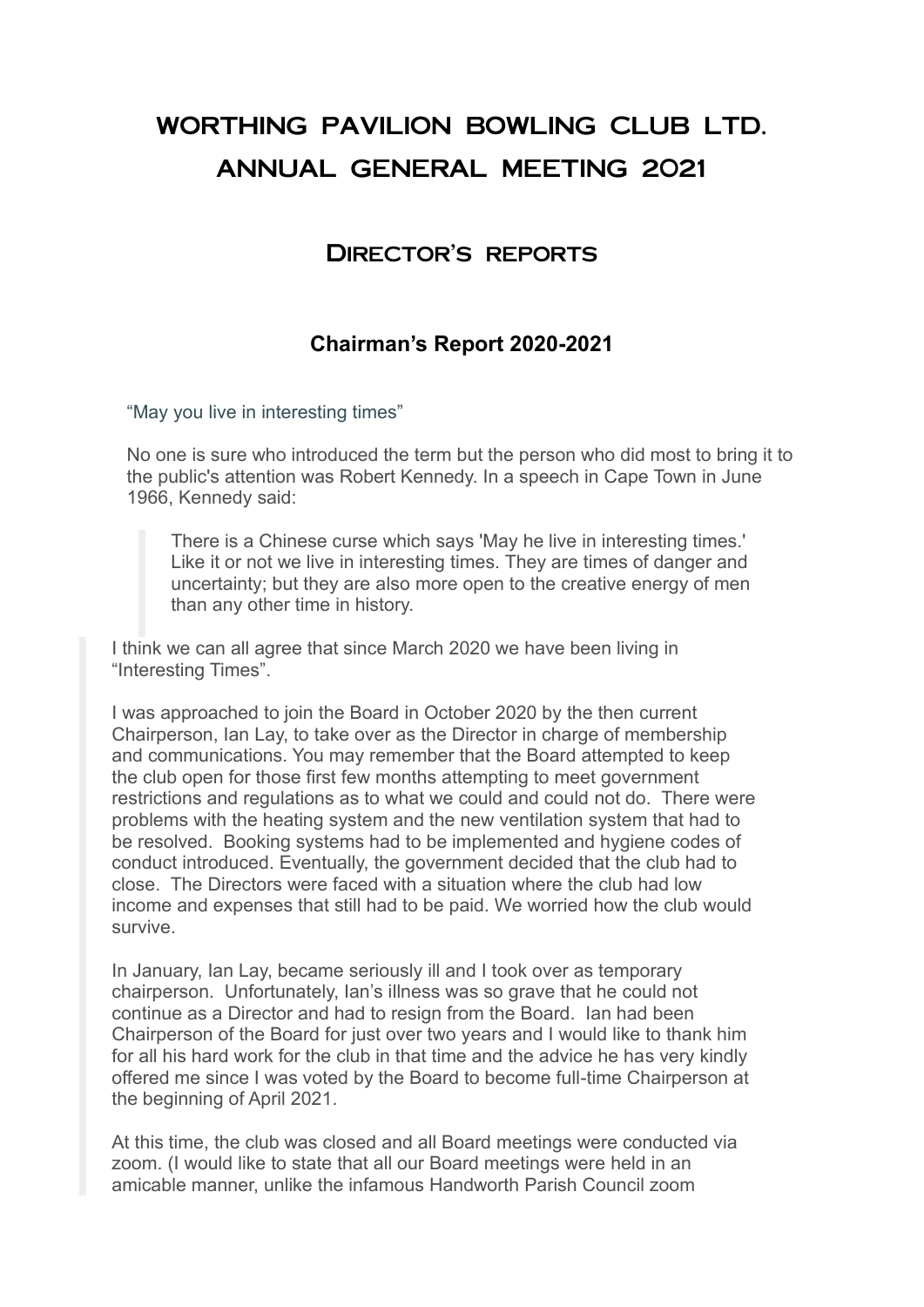meeting which shot Jackie Weaver to National prominence). We had placed our two remaining bar staff on furlough, but our main problem was finding money to keep the club afloat. The Board kept searching for more sources of finance and applied for every government grant we were able to. I would like to thank the work of Peter Tomley, our Treasurer, in securing these grants for us.

The issue of repayment of membership fees needed to be addressed and resolved. The Board calculated that if every member demanded the repayment of their membership fees, the club would be £30,000 in debt. Members were then given a choice as to whether they would wish to have the fees returned, put their fees towards their next membership fees or gift the fees as a donation to the club. Many members were very generous in donating those fees to the club which considerably helped the financial situation of the club at that time.

The fees for the 2021-2022 season caused considerable debate for the Board. On the one hand, the financial situation looked grave and one point of view argued that fees should be increased to ease and improve the club finances. On the other hand, the argument was to keep prices low to encourage existing members to rejoin and to entice new members to the club. After much debate, the Board decided to keep fees at 2019 levels to encourage people to rejoin/join the club.

At the end of April, we were able to re-open the club for the summer season, subject to the government restrictions in place at the time. I would particularly like to mention the incredible amount of work the two Playing Directors, Ray Leggett and Sharon Pratt did at this time in drawing up the outdoor and indoor Covid protocols to enable us to open the club and play bowls at this time. I don't think that it is widely known that we were inspected by the Covid inspector for Adur & Worthing Council to ensure that we were Covid compliant. I would emphasise that if we had not had those protocols in place at the time, the club would not have been allowed to stay open and I would like to give due recognition and thanks to Ray & Sharon for all their hard work at this time.

The club held an Open Day on the 29<sup>th</sup> May that was quite successful and resulted in new members joining the club.

Catering was the next issue that had to be resolved by the Board. The previous caterers, Highdown Tea Gardens, were reluctant to return to the club until June. Eventually, they decided that our membership figures were too low for them to consider their contract with us as a viable venture and decided that the club would need to seek new caterers. Accordingly, the Board began to quickly look for new caterers. We initially had two groups interested but one of those groups later withdrew. The Board then awarded the catering contract to Phoenix Frozen Foods Ltd after Andrew Clarke (Aka "Clunky") explained what his company would bring to the club. I would like members to recognise the sterling work that Linda Patten, our Catering & Social Director, did during this time contacting people and drawing up a new contract for Phoenix Frozen Foods Ltd. to sign. I hope members will agree that it has been a good choice and have seen the benefits since they has taken over the contract.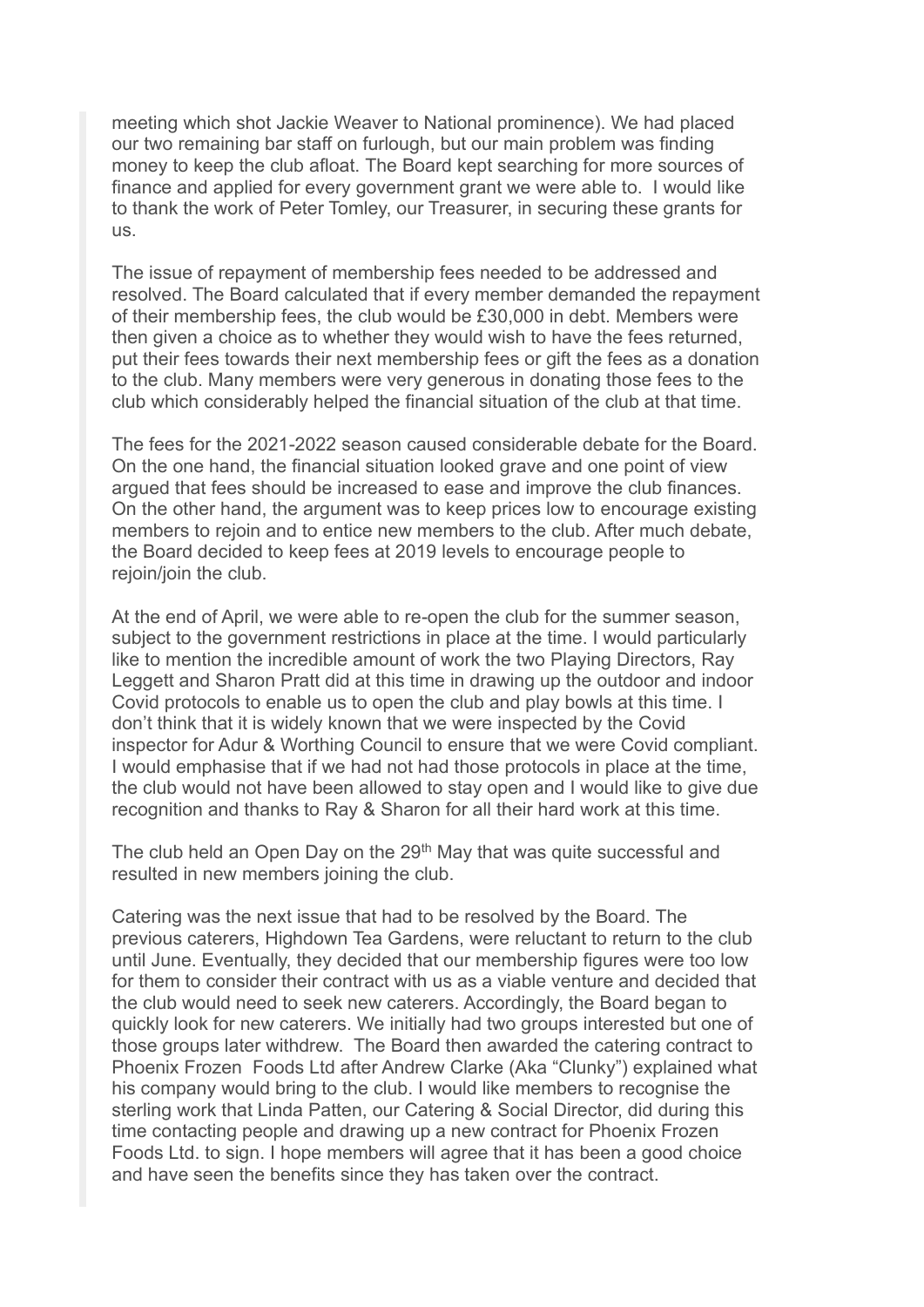In our discussions with Phoenix Frozen Foods Ltd, they declared an interest in not only running the Catering Services of the club but also taking over the running of the Bar. Members should be aware that the Bar has made a loss each year for several years of over £10,000. In previous years, when membership figures were higher, the club could afford to absorb these losses. With the membership figures being low and the financial situation looking poor, the opportunity to outsource the Bar to Phoenix Frozen Foods Ltd. was too good to be refused. Therefore, our Bar Staff were duly informed that we would be cancelling their contracts of employment and paying their redundancies. Phoenix Frozen Foods Ltd. would be offering them new contracts of employment if they wished to take those up. Therefore, Phoenix Frozen Foods Ltd. are now responsible for providing both our Catering Services and the supply of alcohol in the club.

Simon Warr joined the Board in May taking on the role I had previously held as Membership and Communication Director. I changed roles to become the Bar Director. At the time of writing, I have now changed roles again to become Director in charge of ICT.

The Board has been working to resolve the issue of replacing the Honours Boards in the club that were removed when the renovation and redecoration of the Lounge took place. This has been a contentious issue that the members of this Board has inherited. Members of the Board have talked to the membership and put up samples of the new Honours Boards in the Dining Rooms to gather members opinions on the matter. Different views have been expressed over the siting of the Honours Boards in the Dining Room but the majority of views expressed to the Board have been in favour of them being placed in there. Work will commence to update all Honours Boards and place them in the Dining Room after the outstanding competitions from the winter indoor season 2019-2020 have been played.

To update the administration of the club, a new computer has been purchased to run a bespoke piece of management software specifically written and designed for Bowls Clubs. The software will, amongst many other things, enable us to produce a redesigned and interactive website for the club and will address the problem the Secretary has had with sending out large amount of emails to the membership which we know do not always get through. The Board has felt that the Secretary's office needs to be redesigned to enable the club to have a reception point when visitors arrive at the club. Accordingly, a window from the Secretary's office looking into the Lounge will be made and the Secretary's desk and computer will be moved so that the Secretary can work and also see any new arrivals entering the club and be an immediate source of help for them. The cabling in the secretary's office is to put it politely a mess. As part of the renovations, a network switch, cabinet and new cable runs (clearly labelled) will be installed to tidy everything up and make it more easily understandable. It is hoped that by the time of the AGM and members reading this report, the new computer and software will be in use.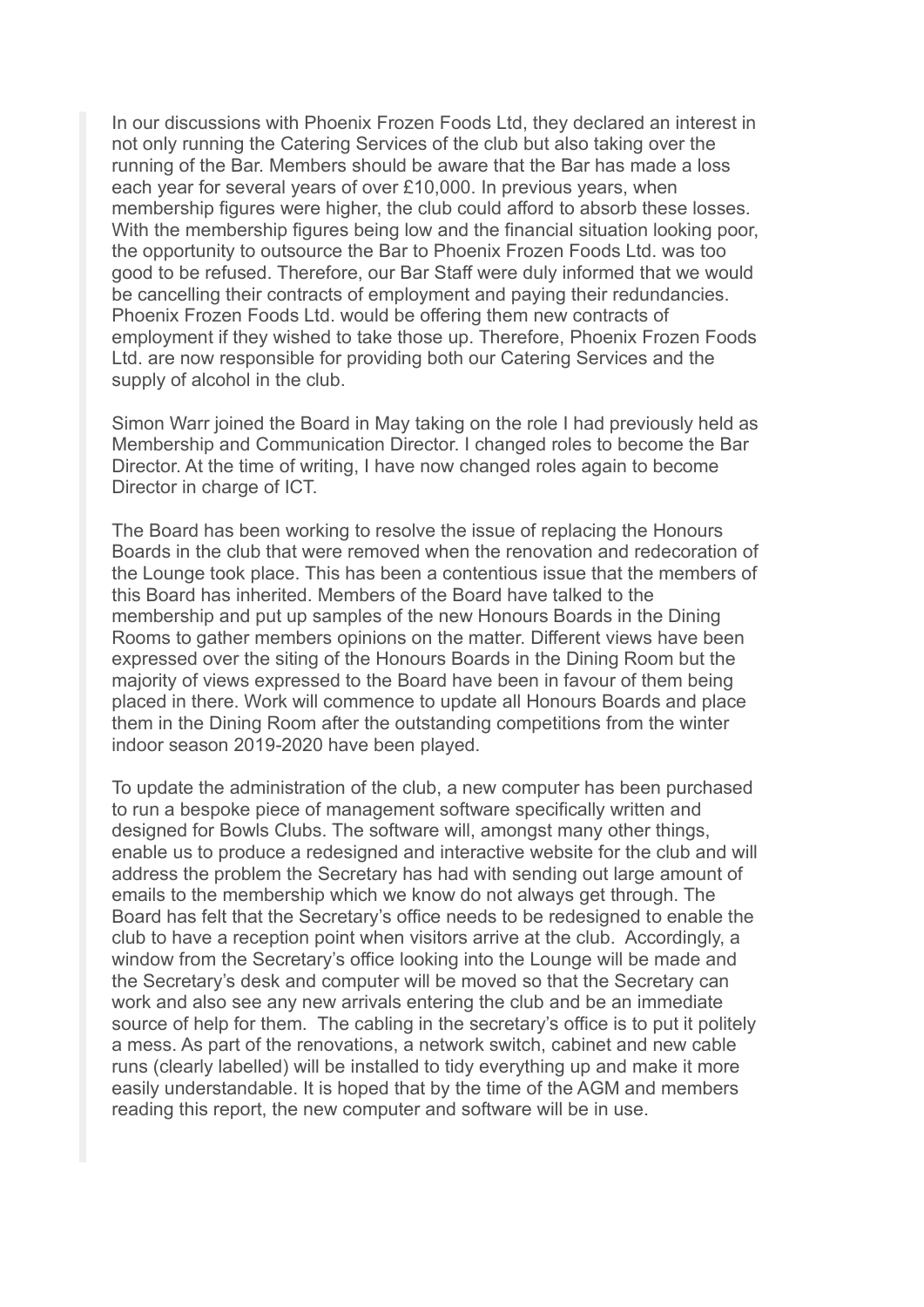Another long standing problem the Board has given approval for is the long deferred renovation of the Ladies Toilets in their changing rooms. Again, it is hoped that by the time of the AGM, work will be started and progress can be seen.

I have not yet mentioned the work done by David Elliot, our House Director, who has been busily working in the background of the club. The work of the House Director in maintaining the fabric of the club and project managing improvements to the club is, I feel, often underrated by the members. David this year has worked on solving issues with the new ventilation system, organising the replacement of an ageing fire control system, putting up the samples of the Honours Boards in the Dining Room, the alterations and renovations to the Secretary's office and the renovation of the Ladies Toilet **facilities** 

It has been an "interesting" 12 months. I hope members can understand the problems your Board of Directors have faced and approve the decisions made over these last 12 months

Bill Murphy

**Chairperson** 

# SECRETARY'S REPORT

#### A.G.M. 2021

It has been a turbulent 18 months in the office.

Since the last Annual General Meeting, which was held by video link, the Club had been closed due to Covid, but Board Meetings continued also via video link.

I am pleased to report that as the Club was able to gradually re-open in stages since May, we have seen many Members returning to play. Some, due to circumstances feel that they cannot return, but the installation of a new ventilation system and other measures to ensure a safe environment has encouraged many to return. At the time of writing, we now have some 234 Members, being a mix of Full, Summer, Winter, Social and Junior among which are several new members, both experienced bowlers and those new to the sport.

Once again, I would appeal to all Members to ensure that I have their correct details, especially email addresses as this is the best and quickest method of circulating information.

The Club is investing in new technology which will help eliminate the masses of notices all over the Club. It will help with the day to day organization, competitions and leagues, rink bookings and finances.

I would like to thank my fellow Directors and Club Officials for their support over the past 12 months, some of whom are retiring from their posts. Also, would like to thank our Match and Competition Secretaries for their work in keeping the competitive spirit alive during these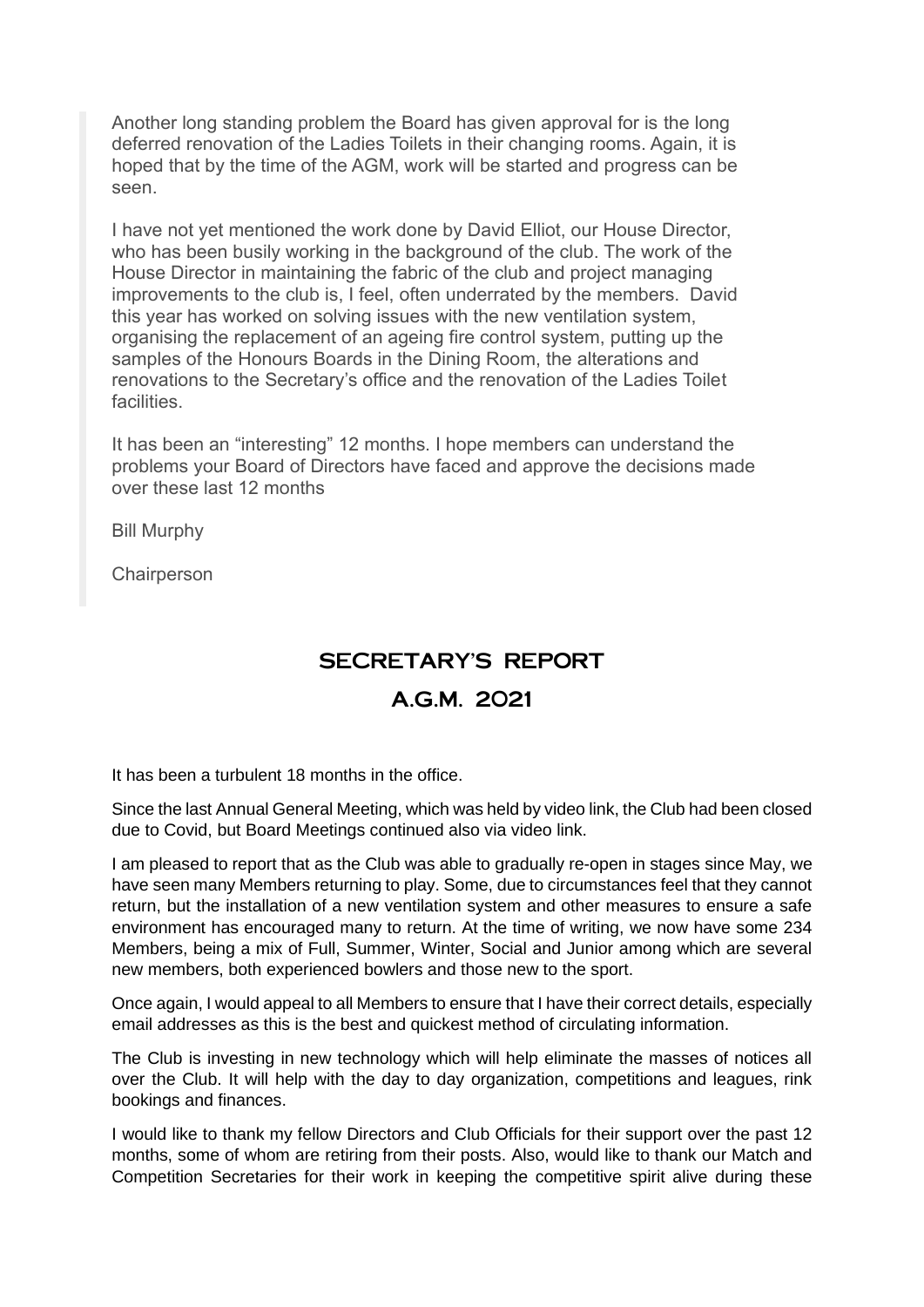difficult times and to our Greenkeeper who once again provided good playing surfaces (despite the leatherjacket problem). Finally, my thanks go to our gardening team who have provided a colourful display to once again cheer the view from my window.

Graham French

Club Secretary

October 2021

#### **Treasurers report 2021**

My report into the accounting year ended 30th April 2021 begins with my grateful thanks to John Winkley for carrying out his role

even though there were co-vid restrictions throughout the whole year.

I would not have been able to prepare the monthly management accounts without his detailed spreadsheets and banking duties .

Graham French also promptly forwarded the financial mail and relevant information to me.

The accounts show the following reductions, as compared to the year ended 30th April 2020 :

£

| Turnover                          | 105,659 |
|-----------------------------------|---------|
| Cost of sales                     | 20,493  |
| Administrative expenses           | 36,293  |
| Interest and commissions received | 126     |
| Net reduction in income           | 48,999  |

This should have produced a loss for the year of £57,029 as compared to a loss of £8,030 for the year ended 30th April 2020.

The reason it did not was that we were able to claim direct government grants of £39,857 and furloughing claims in respect of bar wages of £18,256.

These totalled £58,113 and as a result, the accounts show a profit of £1,084 for the year .

The Balance Sheet at 30th April 2021 shows the company has net assets of £518,704 as compared to £517,620 at 30th April 2020

The difference being the net profit for the year.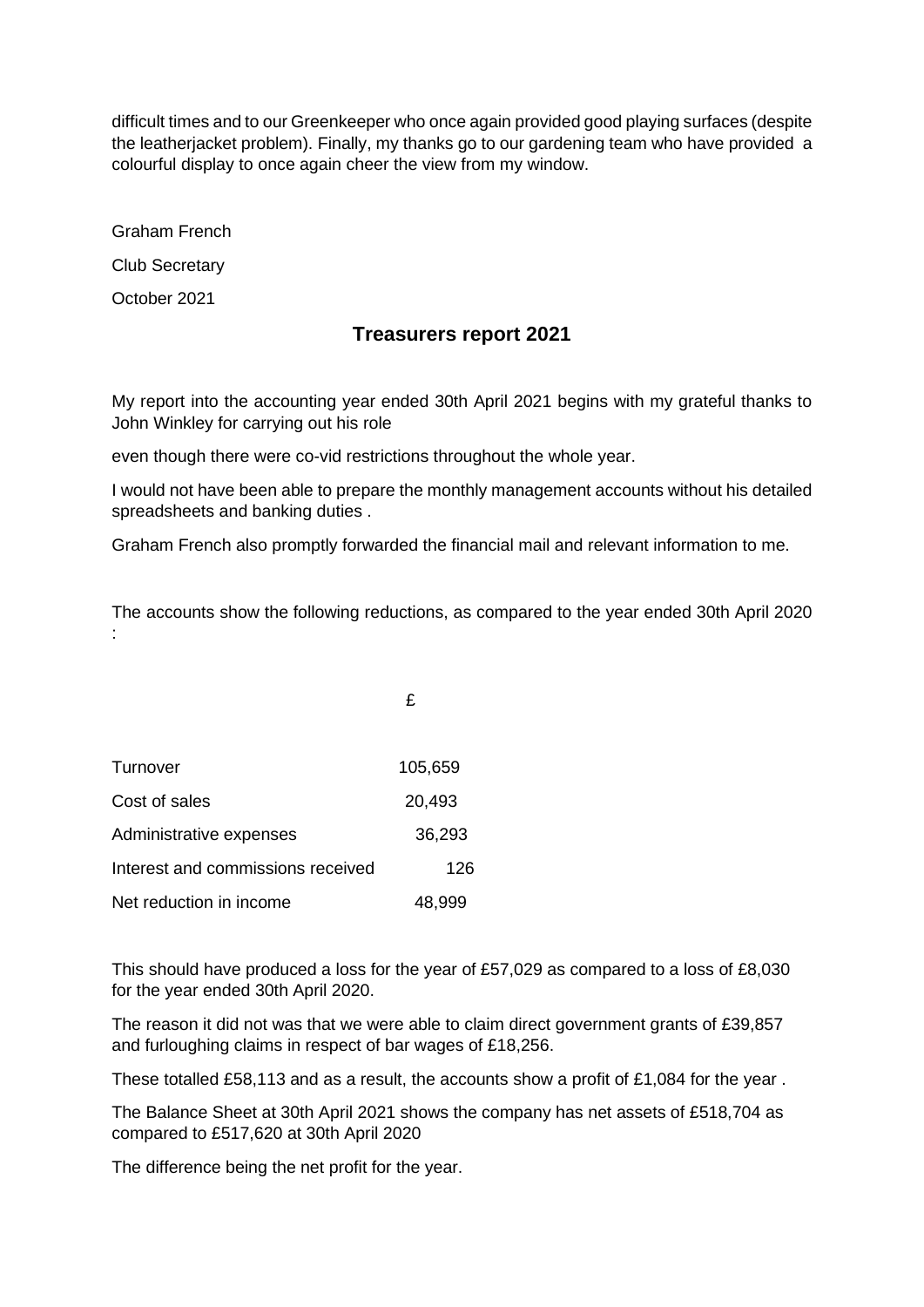The additions to plant and equipment of £13,944 are related to the cost of supplying and installing the fresh air ventilation system in the indoor rinks .

Peter Tomley 11th September 2021

# **Ladies' Playing Director's Report, October 2021**

2020/21 has continued to be a strange and unsettling year for our club due to the air conditioning being updated, the indoor season started in November with restricted general play in place then the country was placed in another lockdown from December to April so no indoor competitions were played. We were very pleased to be able to open the club up in April for limited play outdoors. And then in May for limited play indoors. From July more restrictions were lifted so the club was able to use all rinks outdoors with all types of play and indoors for all types of play. Many hours were put in by the Board to ensure the club opened up safely and involved reading much guidance from EIBA, Bowls England and Sports England. With the protocols this ensured all our members remained safe whilst on our premises. Unfortunately, the numbers of ladies choosing to play outdoors has not been as many as in previous years so there was insufficient interest to run any club outdoor competitions this year.

The Ladies had success in the National Top Club reaching the Sussex final against Gildredge Park. Playing at Newick we won 2 out of the 4 disciplines however lost overall by 3 shots. Sharon Pratt reached the County Champion of Champions final playing Rachel Mackreill losing 12- 21. The Ladies came 2<sup>nd</sup> in Game, Set & Match Division 1 League. The friendlies results were 4 wins and 2 losses. I would like to thank Lynn Down who organised a 3 Wood Yardstick Day on 12 August which was won by Pat Edmonds.

Thank you for all the work the Ladies Committee have done over the last year. New Officers will be appointed at the Ladies meeting on Tuesday, 5 October and I would like to wish them well in their roles.

I would like to thank Vince for all his hard work in keeping the greens in such good condition this year. I would also like to thank Kevin Batchelor, our Greenranger, who designed an online rink booking system so that our